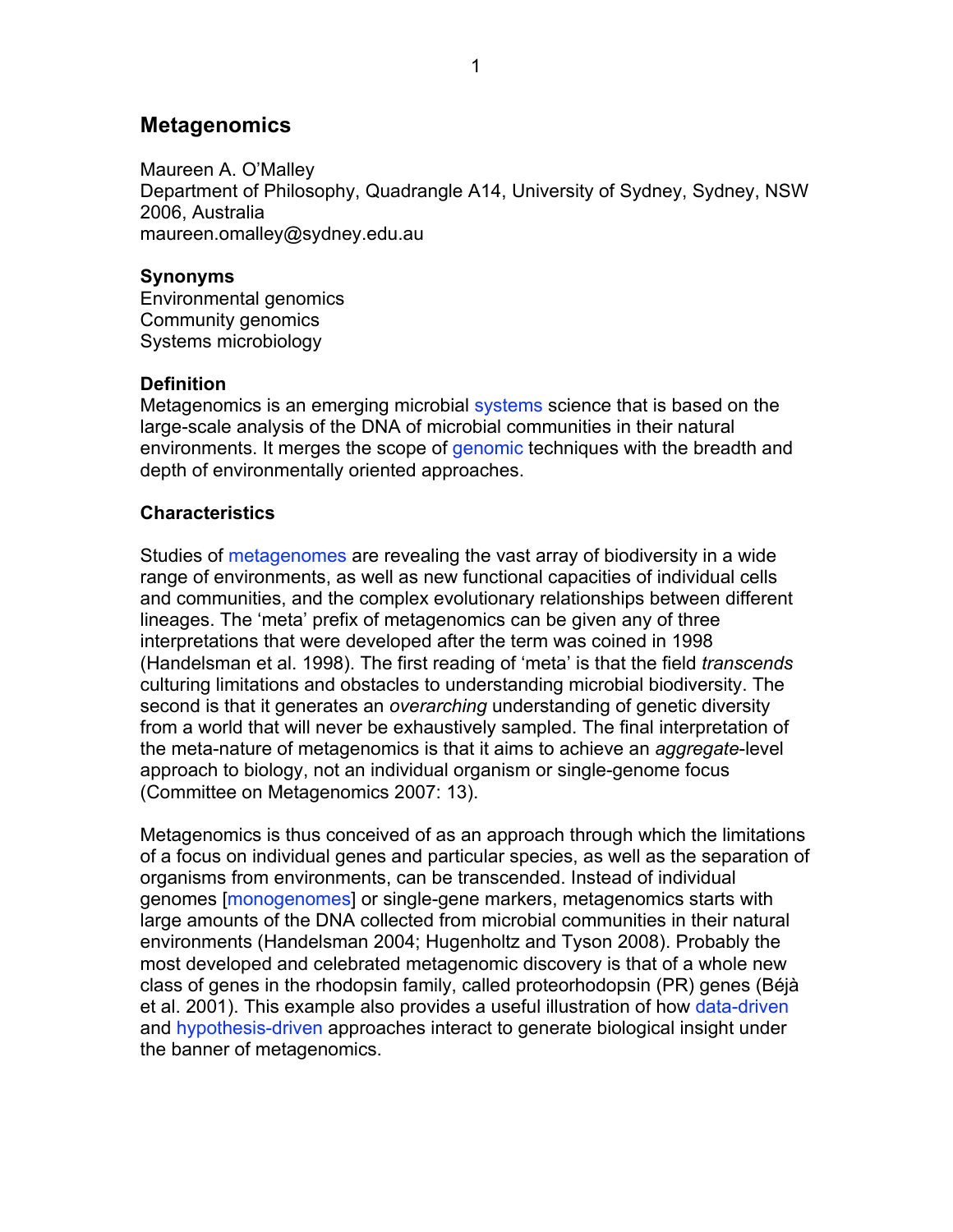Metagenomic research programmes, such as those involving proteorhodopsin, examine biodiversity at every level (genetic, metabolic, organismal, communal) and attempt to generate evolutionary and functional explanations of such heterogeneity (Handelsman 2004). The term metagenomics in its largest sense therefore includes metatranscriptomics, metaproteomics and metametabolomics. These approaches culminate in what could be understood as metaorganismal metagenomics. The metagenomic study of the human microbiome is a prime example of such studies. Within this broad conceptualization of metagenomics, there is clearly much more going on than the production of sequence catalogues. Initial gene inventories are the basis of fundamental insights into microbial community structure and biogeography. They enable subtle understandings of eco-physiological characteristics of communities, and how adaptations to different environmental gradients have resulted in various metabolic and morphological strategies (e.g. capacities for movement) that have spread vertically and horizontally through community members (DeLong et al. 2006; Dinsdale et al. 2008). The genomic heterogeneity in environmental samples shows that the genomes of single isolated organisms can no longer be considered as typical of whole populations or species, and that more sophisticated understandings of evolutionary processes and the mechanisms of genetic exchange and recombination are needed (Allen and Banfield 2005).

Metagenomic analysis thus extends earlier findings of comparative microbial genomics, which showed the limitations of an evolutionary paradigm ruled by the tenets of vertical inheritance and mutation-driven species divisions giving rise to a single tree of life. Rather than focusing on individual organismal lineages, such metagenomic studies shift scientific attention to an overall evolutionary process in which diverse and diversifying metagenomes underlie the differentiation of interactions within dynamic ecosystems. Metagenomics thereby aligns itself with an area of investigation that is sometimes called horizontal genomics. Both are concerned with the plethora of mobile genetic elements available to microbial communities and with the ways in which the metagenomic resources they inherit are shared and utilized. From this perspective, the communal gene pool is evolutionarily important, and genetic material can be thought of as the community resource for a superorganism or metaorganism, rather than the exclusive property of individual organisms. Central to the broadly conceived project of metagenomics, therefore, are radically revised ways of thinking about biological entities (Doolittle and Zhaxybayeva 2010).

It is becoming increasingly clear that a range of fundamental questions about life on this planet will find their answers only with advances in system-based understandings of microbial communities in global environments. Whether we want to understand  $CO<sub>2</sub>$  levels, ocean acidification, methane release, food production or disease distribution, metagenomics can begin to address these issues and offer real hope of eventually finding solutions (Committee on Metagenomics 2007). Standard ways of doing biology, especially at the molecular level, are unlikely to prove sufficient for understanding and dealing with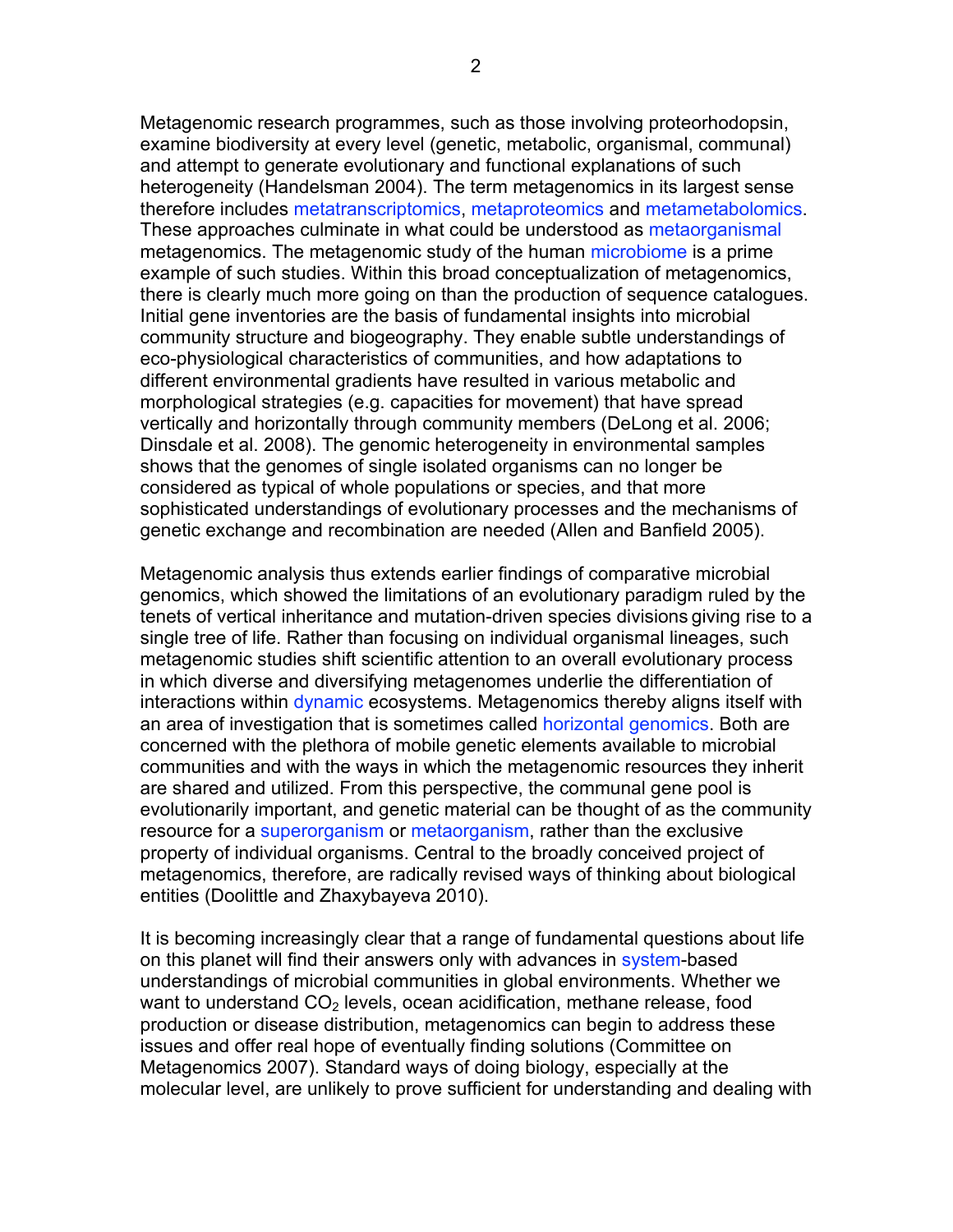such complex wide-ranging issues, however. While there is no doubt that mechanistic and reductionist investigations of life processes have generated profound insights, there are limits to how far such investigations can take biology in understanding the dynamic stability of processes organized into hierarchies of interacting levels. More extensive understanding will require models that are able to incorporate both the knowledge of components revealed by conventional molecular approaches as well as the constraints and causal influences imposed by properties of the wider systems of which these constituents are parts. These sorts of insights are what advocates of the rapidly growing project of systems biology and metaorganismal metagenomics are aiming to generate (Vietes et al. 2009; Doolittle and Zhaxybayeva 2010).

Metagenomics broadens the scope of systems biological inquiry to the mutuality of system-environment determination. In system-level understandings of microbial communities, the metaorganism is conceived of as deriving causal powers from the interactions of the individual components that constitute it, but at the same time those components are themselves understood to be controlled and coordinated in various ways by the causal capacities of the metaorganism. Metagenomics also goes beyond standard approaches to the understanding of molecules in environments. As well as examining how genes, for example, achieve cellular effects, metagenomics determines the ways in which environments influence the composition of genomes and metagenomes, and how those entities work as niche-defining indicators of environmental properties. Although metagenomics might be far away from the full implementation of such a multi-level and suitably interdisciplinary research programme, future advances in microbial systems science are anticipated as the results of today's technically restricted but theoretically far-reaching programmes of research.

Although metagenomics may still be limited in regard to the extent to which its copious data can be interpreted, it has already generated a whole new understanding of biodiversity and its distribution. Viral metagenomics, for example, is finally giving an indication of the diversity and activity of the prolific genetic reservoirs constituted by viruses and how they fundamentally shape microbial communities. The scope and adaptive importance of the variability indicated by metagenomic analysis has generated huge ambitions for applications to biotechnology and bioremediation, and these hopes feed back into and re-stimulate metagenomic efforts to generate biological understanding.

#### **Cross-references**

Data-driven Hypothesis-driven **Metaorganism Superorganism** Microbiome System **Genomic**